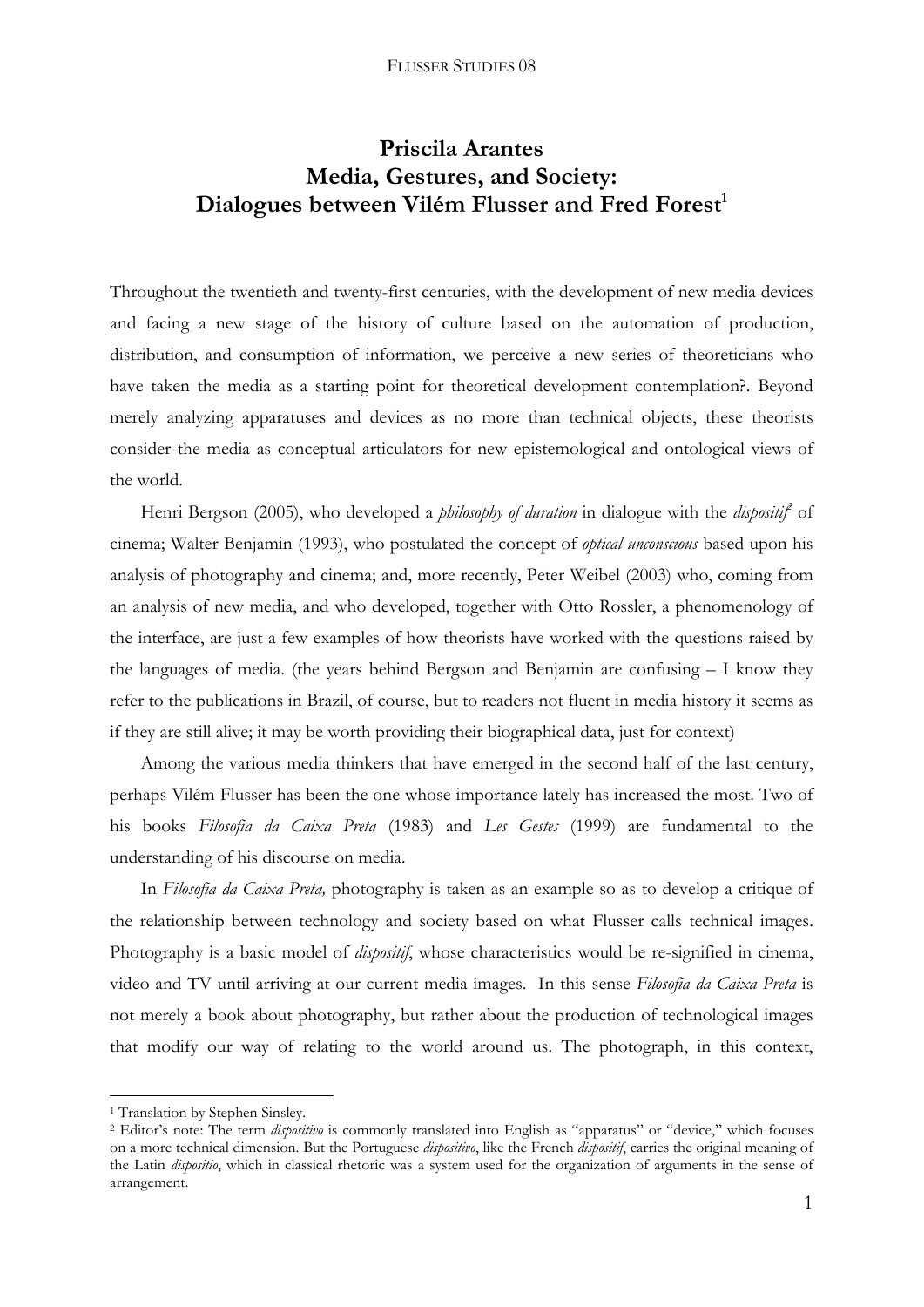functions more so as a pretext, or as a vehicle, to examine the functioning of our society, marked by the collapse of the text and by the hegemony of media images.

According to Flusser, the advent of technical images marked the beginning of a new relationship with the visible which is structured quite differently from the model of written language: technical images are surfaces that aspire to be representations of the world, but in reality hide their true dimension, which is none other than to be a mere image.

The exercise employed by Flusser was, in fact, perceiving a new stage of culture contaminated by the explosion of media techniques and turning a critical eye upon the devices seen as "black boxes", whose programmed interior is completely opaque and uncertain.

Within this context, the subject tends to become, by the actions of techno-social programs, a programmed and programmable employee who is expected to respond to the questions raised by the technical apparatus. We are becoming more and more mere machine operators, buttonpushers, interface users: "servants" of the machines. We deal with programmed situations without even realizing it. We think we have a choice, and as a result, we think we are inventive and free. But our freedom, and our capacity for inventiveness, are restricted to software and a collection of possibilities provided by the black box which we do not control. In other words: what we really see in a world dominated by technical images is not the world, but predetermined concepts relative to a world impregnated this word is unclear in this context! in the media structure (Machado 2007).

This is the point where Flusser wants to intervene and to call for reflection on the possibilities of creation and freedom in a society that is ever more programmed and dominated by technology. If the photographer lives under the totalitarian control of his or her equipment, if her or his gestures are programmable, are not those excepted who try to fool the equipment, introducing into it unexpected elements, re-establishing in this way freedom within a context dominated by machines? "The so-called experimental photographers; they know what is happening. They know that the problems to be solved are of the image of the equipment, of the program, and the information. They consciously try to make the equipment produce an informative image that is not in its program. They know that their praxis is strategy directed towards the machine (...) they do not know that they are trying to provide an answer through their praxis to the program of freedom in a context dominated by equipment." (Flusser 1983: 84) These questions are taken up again in *Les Gestes.* In this book Flusser produces a phenomenological description of certain human activities that he calls the gestures: a movement of the body or of a tool connected to it, for which there is no satisfactory causal explanation; a movement that simultaneously escapes programming and chance. In *Les Gestes*, Flusser discusses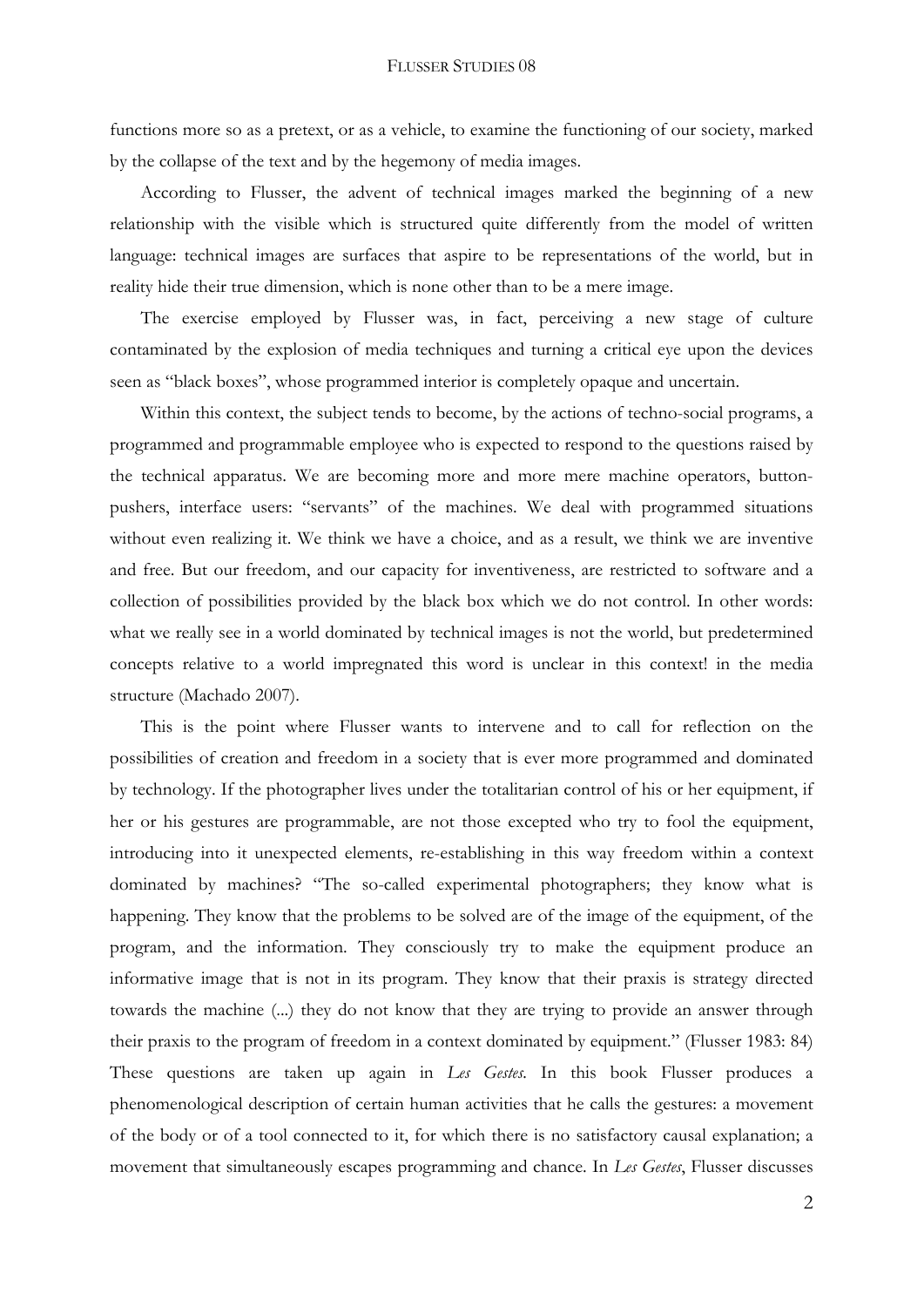gestures such as writing, loving, and speaking as well as technological gestures such as the gestures of filming, of photography and video. In short, Flusser presents and discusses, embracing a broad perspective, anything from common daily gestures to gestures mediated by machines. What becomes evident in this work is that gestures, whether or not tied to technology, reveal a certain way of being-in-the-world.

In breaking with the dualistic view of subject and object, *Les Gestes* warns us about dealing with machines as if they were contaminated by a fixed objectivity of the world: the book suggests the construction of a more phenomenological relationship with our media devices with the intention of opening up/creating space for new ways of being-in-the-world beyond the realm of black box programming: "The analysis of gestures shows us in what way existing and being free are synonymous: in the sense of meaning. A gesture is free, and not a conditioned movement, when it signifies an intersubjective relationship" (Flusser 1999: 193).

## **Vilém Flusser and Fred Forest: dialogue between practice and theory**

One of the strong points of *Les Gestes* is its description of the gesture of video that points, through video's dialogical characteristics, to a more active attitude towards reality. This is different from the gesture of filmmaking, which narrates what has happened — a story that has occurred. The gesture of video, given its connection with real time, introduces an unedited dialogical capacity that is not possible in traditional cinema: " La bande vidéo ressemble à la pellicule du film. Mais le film est composé de photographies. Sa dimension temporelle est le résultat d'un trompe-l'œil. Dans la bande vidéo, les réflexions des scènes se recoupent...L'opérateur vidéo se trouve devant le moniteur au même titre que la scène par rapport à laquelle Il prend ses décision (...) Le photographe est obligé d'être "objectif". L'opérateur peut être intersubjectif, mais, en tout cas, il est obligatoirement phénoménologique (…). La bande établit un dialogue entre elle-même et la scène, le film est un discours sur la scène, donc interdit tout dialogue immédiat. La bande est une mémoire dialogique. " (Flusser 1999:156)

 To record a video signifies the direct placement of images. It is not filming in order to view the developed film later. The video, according to Flusser, is a dialogical memory, and the *video-maker* a phenomenological subject par excellence. The gesture of video, therefore, brings along a dialogical structure that opens up beyond the programming and the happenstance. "C'est dans le contexte de la convention, de l'intersubjectivité, qu'il faut poser la question de la liberté, et les gestes, ces mouvements libres par définition, en sont la preuve." (Flusser 1999:192)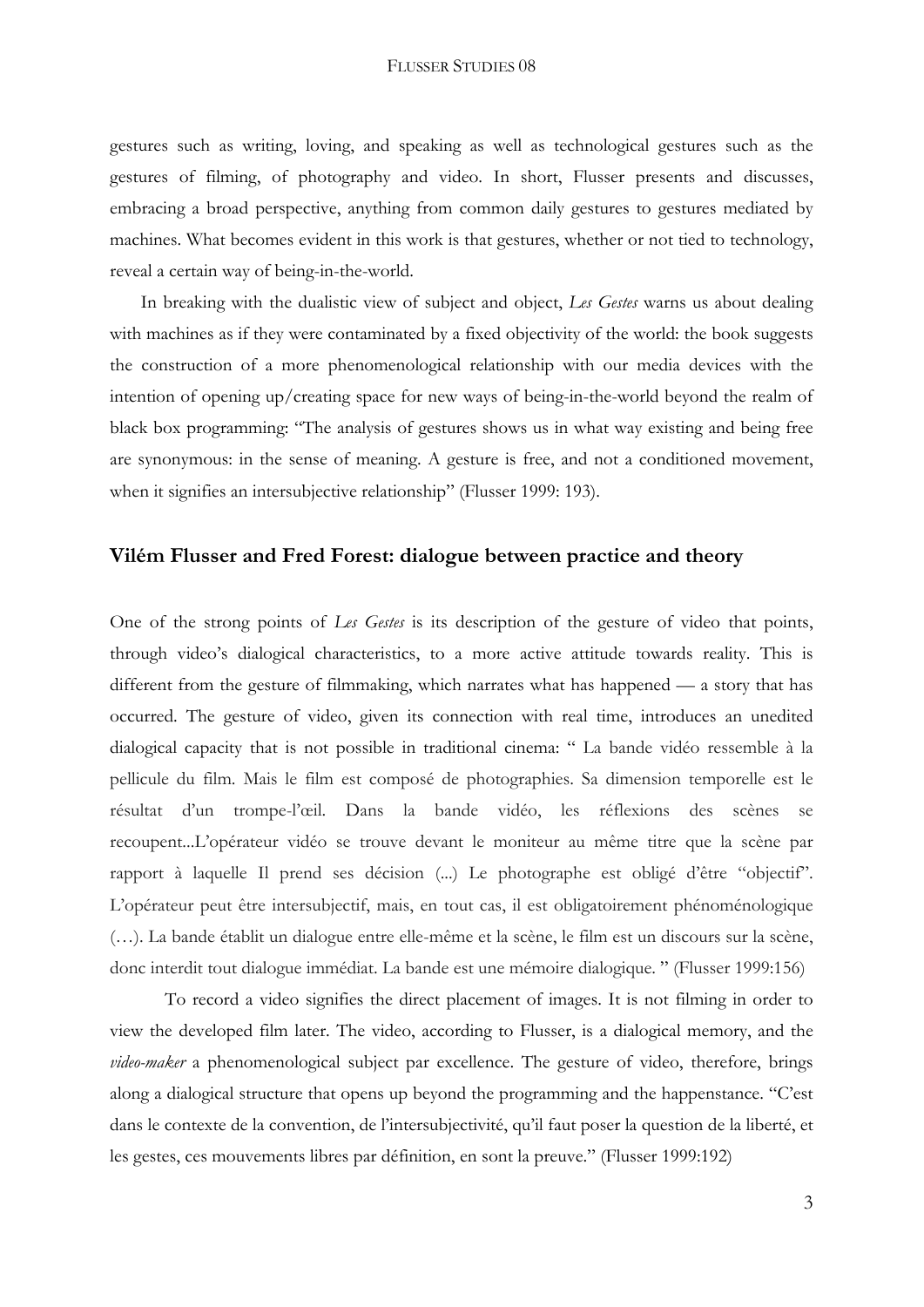We must point out that Flusser's comprehension of videographic language anticipates, to a certain degree, the debate regarding real time and conversational nature, the starting point for new media theoreticians. Flusser was very receptive to the phenomenon of video at a stage of technological modification and of artistic experimentation — about which he wrote many articles, especially on the relations between art, life, and media — largely based upon his dialogue with the media artist Fred Forest in the 70s.

 In this dialogue we can cite important moments, not just because they revealed Flusser's interest in the theory and interface between art and communication, but also because it spotlighted his reflections upon video and the gestures with which, together with Forest, he would carry out direct experiences.

In the essay "Fred Forest or the destruction of established points of view" (Flusser 2006), the dialogue between Flusser's theory of gestures and the action of video recording developed by Forest becomes evident. In this essay, video is taken as a symbolic concept, as a gesture that opens different possibilities for being-in-the-world from a phenomenological perspective. The reference to the theory of gestures in "Fred Forest or the destruction of established points of view" makes evident the clear break with the dichotomy between subject and object proposed both by Flusser's theory of the necessity of a rupture with the black box, and by the phenomenological actions developed by the artist Forest. "It was a hot afternoon in 1974 when Forest visited me in Fontevrault, Touraine, where I had begun to write a phenomenology of human gestures (...) I explained to him my thesis according to which, if it was possible to decode the meaning of gestures, one could find the meaning of being in the human world. Forest, always armed with his video equipment, spent his time recording, almost automatically, my explanations. I continued to verbally explain, accompanied by, as always, with appropriate hand and body gestures. The camera that Forest had in his hands obligatorily followed my gestures with corresponding 'gestural movements'. But these gestures obliged, in turn, my own gestures to modify themselves in response. It is in this way that a dialogue established itself, and of its multiple levels, neither Forest nor I were even fully conscious of, since not all of them were deliberate (...). In this example, the method followed by Forest is the observation of a social phenomenon (in this case: myself observing Forest) accepting, ever more consciously, the fact that this observation changes both the phenomena observed as well as the observer of the phenomenon. This is, indeed, a variation of the phenomenological method. But with this difference: in philosophy and in science this method is 'contemplative' (a look), while in the case described, becomes active participation. A 'technique', an 'art'. It is in this way, that the instrument (the video equipment) imposes, due to its structure and its function, an active attitude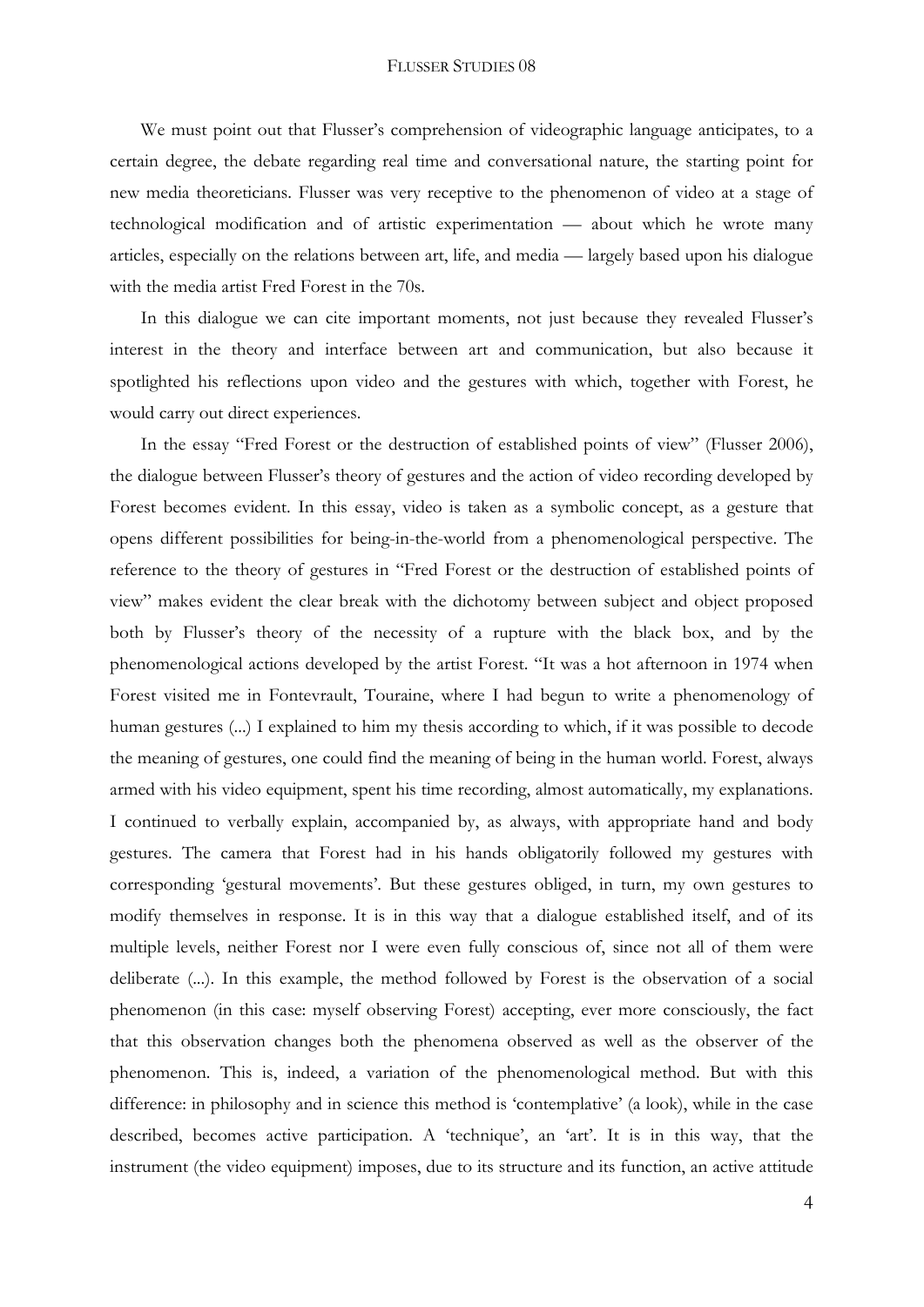on the part of the observer. This is not an alleged reformulation of the phenomenological method. Forest did not choose video for a more attentive observation. Quite the opposite; without realizing it, an instrument imposed upon Forest a revolutionary method of observation." (Flusser 2006:93)

 It is interesting to note that in this text the theory of gestures directly speaks to the verification of the actions of Forest, pointing to a methodological exercise in which Flusser seems to synchronize his theory and video practice as such. One could say that Flusser's method is phenomenological par excellence: the object theorized and the theory are part of the same spectrum of discussion.

# **The case of the Bienal: opening the black box and constructing parallel circuits**

In 1973, the XII São Paulo International Bienal faced, among other challenges, not only the creation of a clearer management model but also the development of a better liaison with the public. At that time Flusser was invited to join the restructuring project for the Bienal, specifically for the organization of the *Art and Communication* segment, which included, among others, the participation of Waldemar Cordeiro (1925-1973).

 We must remember that the XII Bienal, occurring at the height of the military dictatorship in Brazil, witnessed a wave of experiences derived from neoconcretism and its followers, interested in breaking with the notion of the stable artwork that is contemplated passively by the spectator.<sup>3</sup> The idea was to stimulate the public and to increase their interaction with the proposed works. These participatory works, in general installations and environments, were housed exactly in the section on *Art and Communication* developed by Flusser.

 It is for this section that Flusser invited Forest, who, incidentally, created the video *Les gestes dans les professions et la vie sociale* in 1972. The project that Forest presented in the Bienal, *Animação da Imprensa* [Activation of the Newsmedia]*,* is part of the series *Media-Space*, in which blank spaces are carried broadcast? by the media calling for the free participation of the public.

 In the *Animação da Imprensa* [Activation of the Newsmedia] project, Forest developed a series of actions by creating a parallel circuit of free expression in an era marked by silence and by the ideological dictates of the national political scene. One of these actions consisted of obtaining blank spaces in newspapers of wide circulation in São Paulo and Rio de Janeiro, for the purpose

<sup>3</sup> Catalogue of the Bienal 50 anos: 1951/2001. Ed. Fundação Bienal de São Paulo, São Paulo, 2001, p. 164.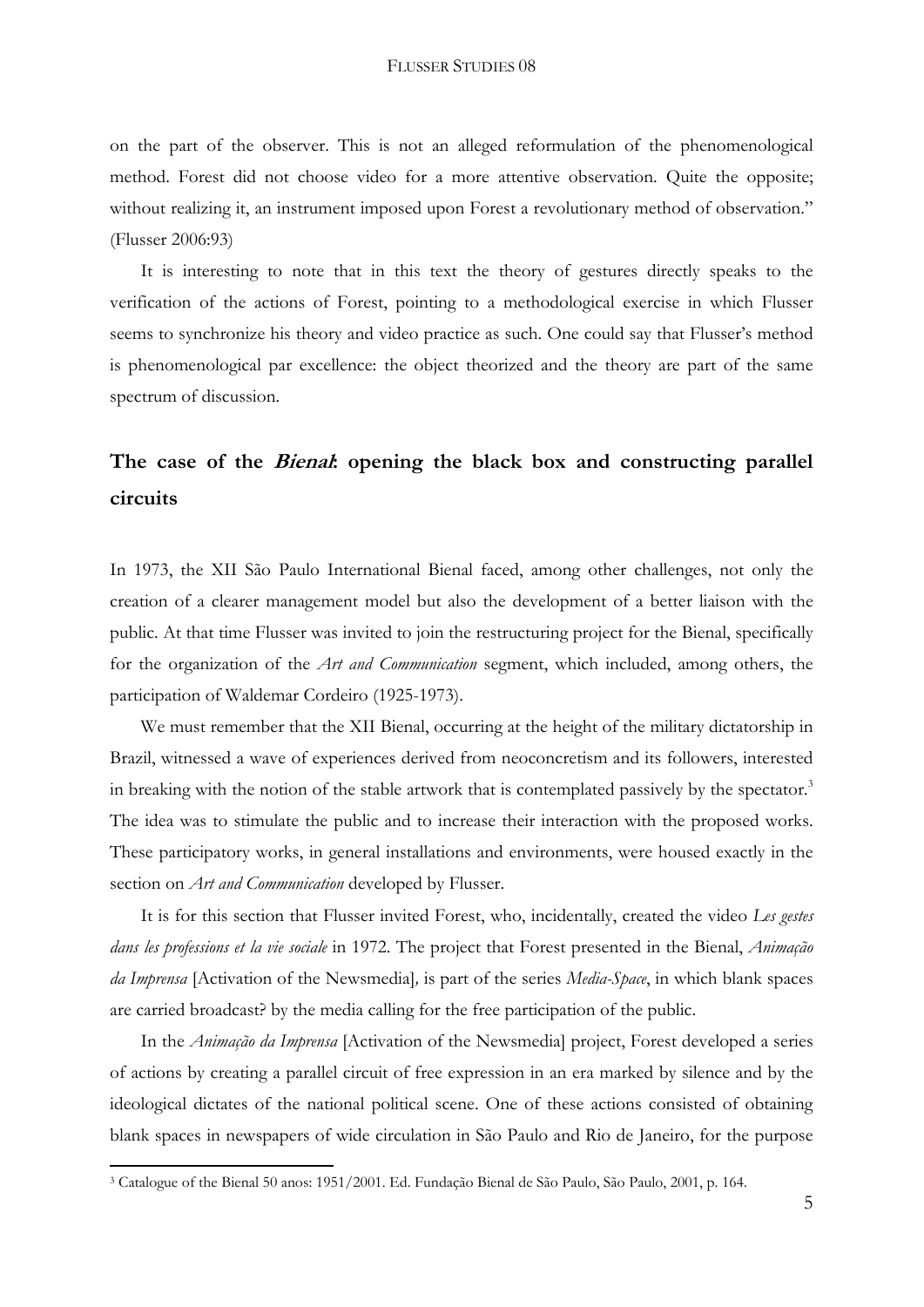of having the public draw or write messages in these spaces. These texts were subsequently incorporated into the Bienal. Another action was to make telephones available to the public and to amplify [transmit] the conversation in the expo hall. All of these actions show an attempt to lead the public to the Bienal, thus permitting a greater dialogue between the public and the exhibition space, while simultaneously creating a parallel circuit of expression at a time when freedom of expression was curtailed.

Beyond the confined space of the Bienal, Forest's actions were developed in the day-to-day urban space in parallel to the events in the gallery, so as to question established *territories* and using the city as a protagonist of aesthetic expression. In a certain way, these actions echo the aesthetic and political program of the *Situationists* who defended the union of the aesthetic dimension with social and political experiences.

From this perspective, it is worth remembering *O Branco invade a cidade* [*White Invades the City*] from 1973. This action consisted of a simulation of a demonstration in the center of São Paulo — from Largo do Arouche to Praça da Sé — with around ten people all carrying blank signs. Hundreds of curious onlookers joined the "demonstration" blocking traffic for several hours. Forest was arrested by DOPS [secret police], and the Bienal's organizers and the French Embassy had to intervene on his behalf.

Forest's actions work specifically with the unpredictable, the unusual —disturbing the established circuit. The "Blank Spaces" developed in the 70s in the newspaper *Le Monde*, and repeated in other newspapers around the world; the interruption of television transmission for 1 minute (with a French TV channel in 1972); *La photo du téléspectateur* (1976); actions on radio stations such as on *Jovem Pan* (1973), *Telé-choc-telé-change* (1975) — an experimental TV program based upon comments about objects sent in by listeners; or even *Apprenez a regarder la T.V. avec votre radio* (1984) provoked commotion throughout the media universe, either for operating beyond the norm, or for permitting the public to participate in the programs.

As in a kind of *ready made*, Forest creates parallel circuits, actions, interferences in the middle of a communication circuit only to then play it back. This is exactly why he provoked noise in the established circuits calling our attention to the mechanisms for the production of information in our media-driven society. One could say that Forest opens up the black box, giving us a glimpse of its mechanism in action. He establishes alternative channels through media actions that unmask its instrumentalizing program: "A few years ago, early in his research, Forest managed to convince, by persuasion and cunning, some newspapers in France and abroad to include blank spaces in their columns. Somewhere below these blank spaces was this message: "Dear reader here is your space at last. You may take possession of it as you wish, and send a reply to Fred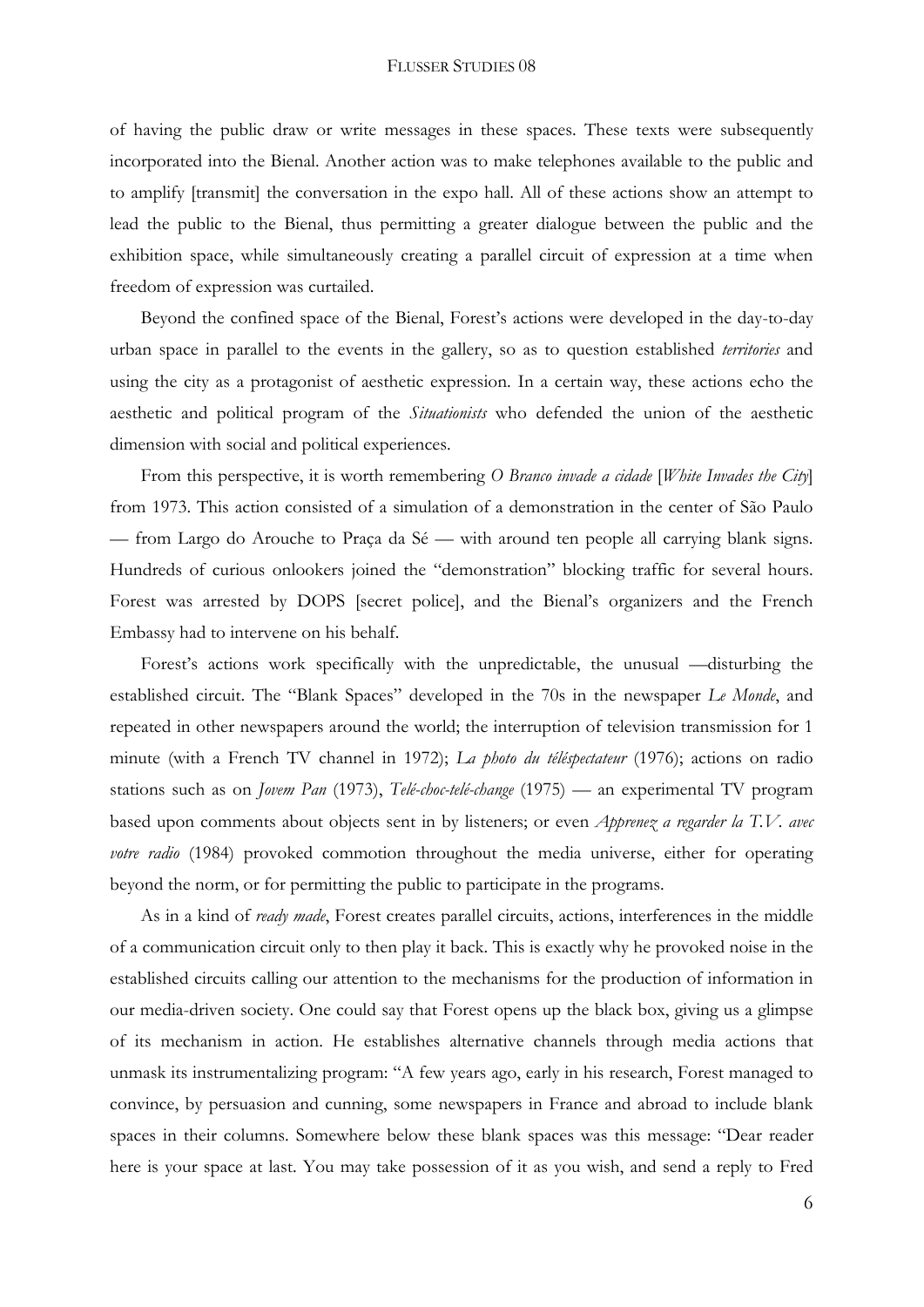Forest." Hundreds or thousands of replies to this provocation were received: political messages, obscenities, crazy graffiti, works of art, insults, etc. Forest organized them, "studied them" and then exhibited them in order to provoke yet another reaction from the public. I believe that the purpose of this action was not well thought out by Forest, who was at that point very ingenuous in his research. His work seemed more like a visceral engagement with the alienating effects of the mass media (especially the print media), and against its dictatorial discursive structure. He wanted to break up the endless discourse of newspapers by forcing some open spaces into the dialogue. There also existed, in this engagement, the belief that the "artist" (if he actually exists) should avoid two pitfalls: to be absorbed by the mass media, or to ignore it and become, thusly, an elitist. The way out of this dilemma, for Forest, consisted of engaging with the mass media as if it were a material and not a means of communication. To act upon, and not in the mass media (...) From the point of view of information theory, it is an attempt to introduce noise into a highly redundant channel, and change its discursive structure into a channel that permits dialogical communication (...) Forest could not change the press, but he could show us what it is. That is important since a new vision can result in a new action." (Flusser 1999: 97)

### **Media and society: the construction of a new social field**

The impact of communication media and the explosion of media images prompted Flusser to think, beyond conditioned gestures, about the existence of a small residue of freedom in a world dominated by the black box. There is a need for the creation of strategies that enhance the perception of our conditioning, of our programmable existence. The critical spirit in relation to media culture, so evident in Flusser's texts, reappears cloaked in the sociological art of Forest.

Questioning the work of art as a purely visual phenomenon and object of consumption, sociological art exposes the mise-en-scène, the shortcomings and weaknesses of social codes. Its field of action is constituted by the interventions into the system of relationships upon which society is organized. Its raw material is the network of cultural institutions and the sociological data provided by the environment in which the artist puts into play the concrete reality of social relations that ideologies persist in hiding.

Art for Forest is an attitude, an action. His raw material is not paint or a brush, but reality itself. Far from being a closed object in itself, the actions of Forest are communicative circuits, intersubjective relationships that mimic society's ability to communicate. One could say that Forest's method is similar to that of the neoconcrete artists. It is built within a phenomenology of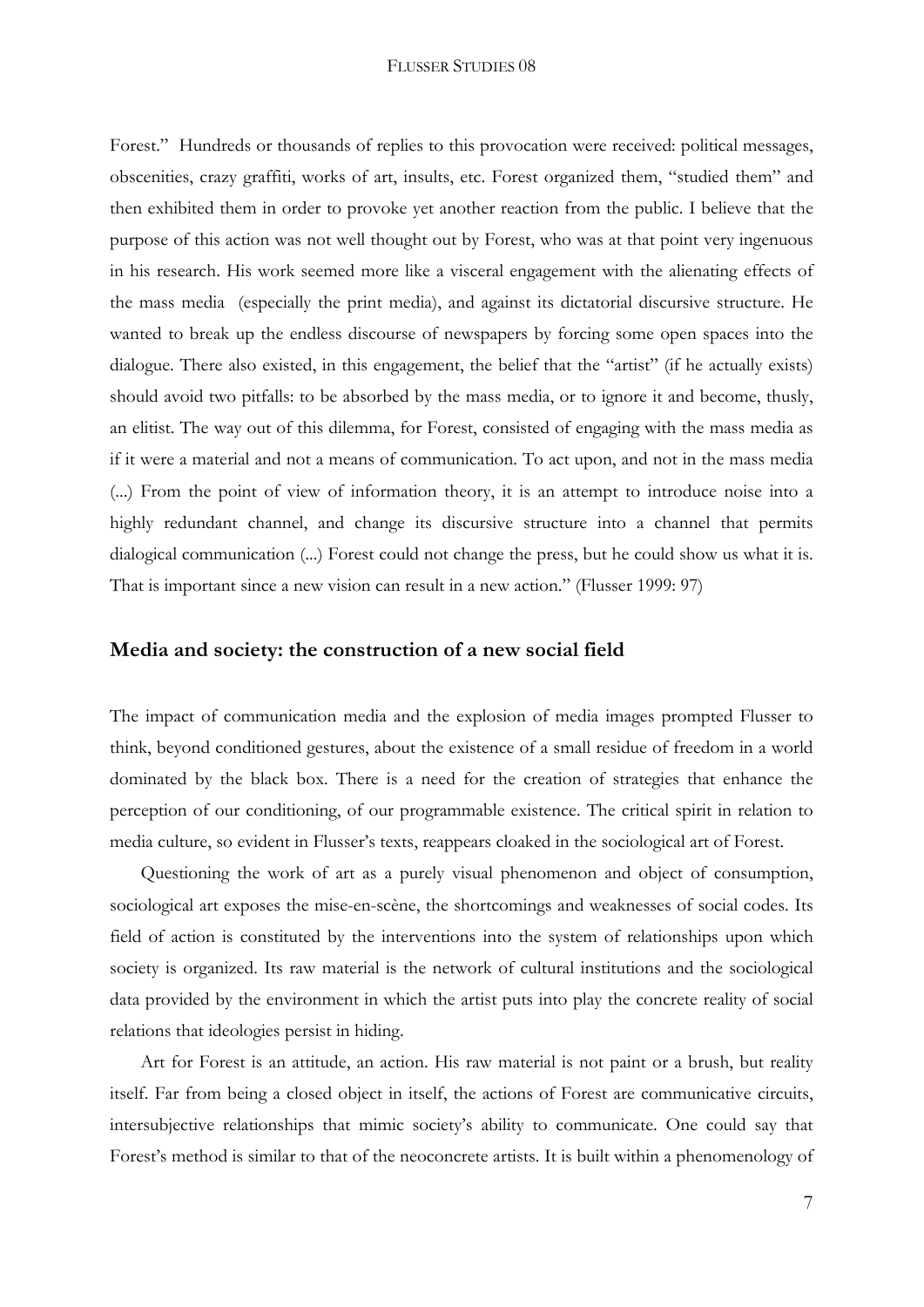action that encourages the public to interact with the work. If we assume that communication is the cornerstone of social organization, we can understand that by giving the public the opportunity to be part of his actions and not merely contemplate his work, Forest takes this idea from the field of art to the field of everyday experience. This means he postulates the idea of a less passive attitude on the part of the public despite social and everyday reality.

This is the exercise undertaken by Forest in projects such as *Video-troisieme age* (1973) with the participation of Flusser. The experiment, conducted in an asylum in Hyères (France), had a dual purpose: to study the situation of elderly workers after a life of poverty - and to try to help them to break away from the passivity of their lives by inviting them to do something that would give meaning to their existence. Flusser (2006: 92) commented on this experiment: "The experiment was conducted by a team of sociologists, Forest, and I as 'critical observers'. Forest was equipped, as usual, with his video equipment, and he recorded some of the day-to-day life in this home for retired workers. He then projected these tapes for his subjects. The effect on the elderly residents was as to be expected: they saw themselves from the outside, as others, and became fascinated. Forest explained the basic operation of the equipment to them, and invited them to use it themselves, with his help. (...) Forest's goal was to get the retirees to see themselves in the present, and to stop dwelling on the past and the future (that is to say: death). He wanted to force them to see the present, that is to say, their 'reality'. In this case, the 'reality' was, of course, the alienation of the asylum from social reality. Forest's purpose was then, donquixotic: these people were condemned to die alienated in comfort and stupor, and Forest wanted to make them aware of this inevitable alienation by making them see this situation. The result became a grotesque competition of grotesque films. But this don-quixotic engagement of Forest could be generalized from this example: isn't this asylum in Hyères, really, a kind of miniature model of our western society today? We can detect, in this case, a fundamental aspect (though not fully conscious) of all of Forest's actions: 'be the Don-Quixote of our society'. Proposing grotesque films so we can be able to better see ourselves die."

The method developed by Forest, in this case, is directly related to the method used in São Paulo on the occasion of the XII Bienal. The elderly were not actors, but real people placed in situations where they are forced to view their own lives as they are. Both in this case and in the proposals put forth at the Bienal, Forest places a mirror in front of our faces so that we can perceive, as clearly as possible, the workings and strategies of the society to which we are part.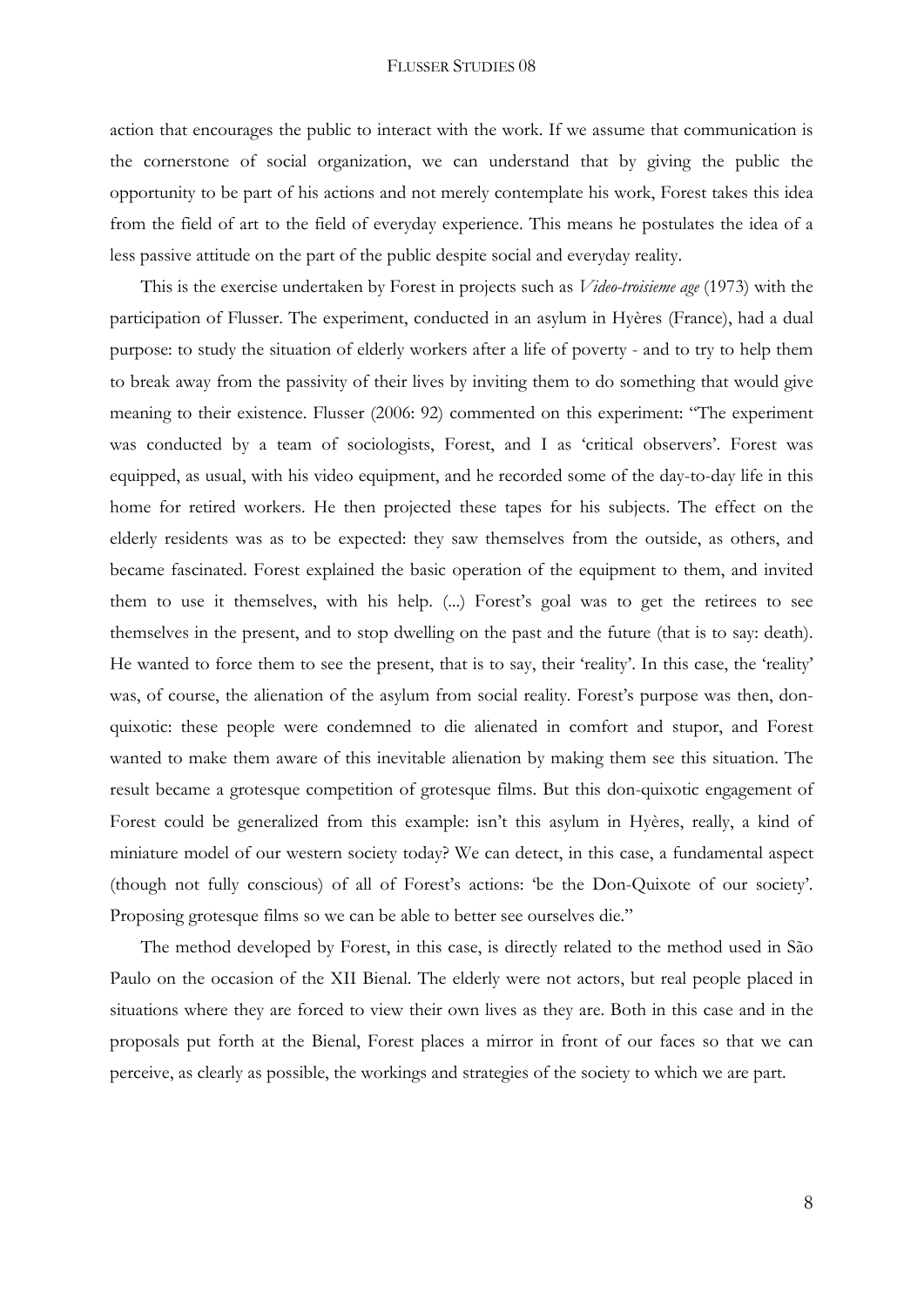## **Conclusion**

The point in common between the theoretical development employed by Flusser and the artisticmedia actions developed by Forest is that, each in his own way, served to create a critical and reflective spirit about the world seen as a black box. The lesson that we can take from this dialogue is that of a dense exercise both on the part of the artist and on the part of the theoretician to politicize both the media and technology.

 Forty years have passed since the time of the sociological art of Forest and the articles of Flusser. We are currently living an historical moment unparalleled in terms of technological advancements. Every new invention or discovery implies considerable effects in our perception of the world, both in interpersonal relations as well as in our forms of being in society.

 The explosion of information technology in our daily lives allows for differentiated forms of socialization and social networks, loaded with new strategies for control and surveillance: we are part of a consumer network that actually sustains the capitalist machine (Deleuze 1992).

What role can the artists, the theoreticians, the critics and the curators play in this new context? Will it be up to the artist and the theoretician, ever more immersed in media society, to reinvent the day-to-day life, create parallel circuits, and outline strategies to uncover the black box?

It seems that this is the meaning of the works of Vilém Flusser and Fred Forest. Without a doubt, it is in this critical perception that both of these men have wagered and invested their energy: *creating strategies, devices, and reflections* upon the possibilities of creation and freedom in a society increasingly programmed and dominated by machines.

## **Bibliography**

- Arantes, P. *Arte e Mídia*: perspectivas da estética digital. São Paulo: editora Senac, 2005.
- Arantes, P. *Circuitos paralelos: retrospectiva* Fred Forest. In: Daniela Bousso (org). *Circuitos paralelos*: retrospectiva Fred Forest. São Paulo, Imprensa Oficial, 2006.
- Arantes, P; Santaella, L. (org). *Estéticas tecnológicas*: novas formas de sentir. São Paulo, Educ, 2008.
- Benjamin, W; Sérgio Paulo Rouanet (trans.). "Magia e Técnica, Arte e Política," In: *Obras escolhidas*, Vol.1, 6ª edição, São Paulo, Brasiliense, 1993.
- Bergson, H. *Evolução Criadora*. São Paulo, Martins Fontes, 2005.